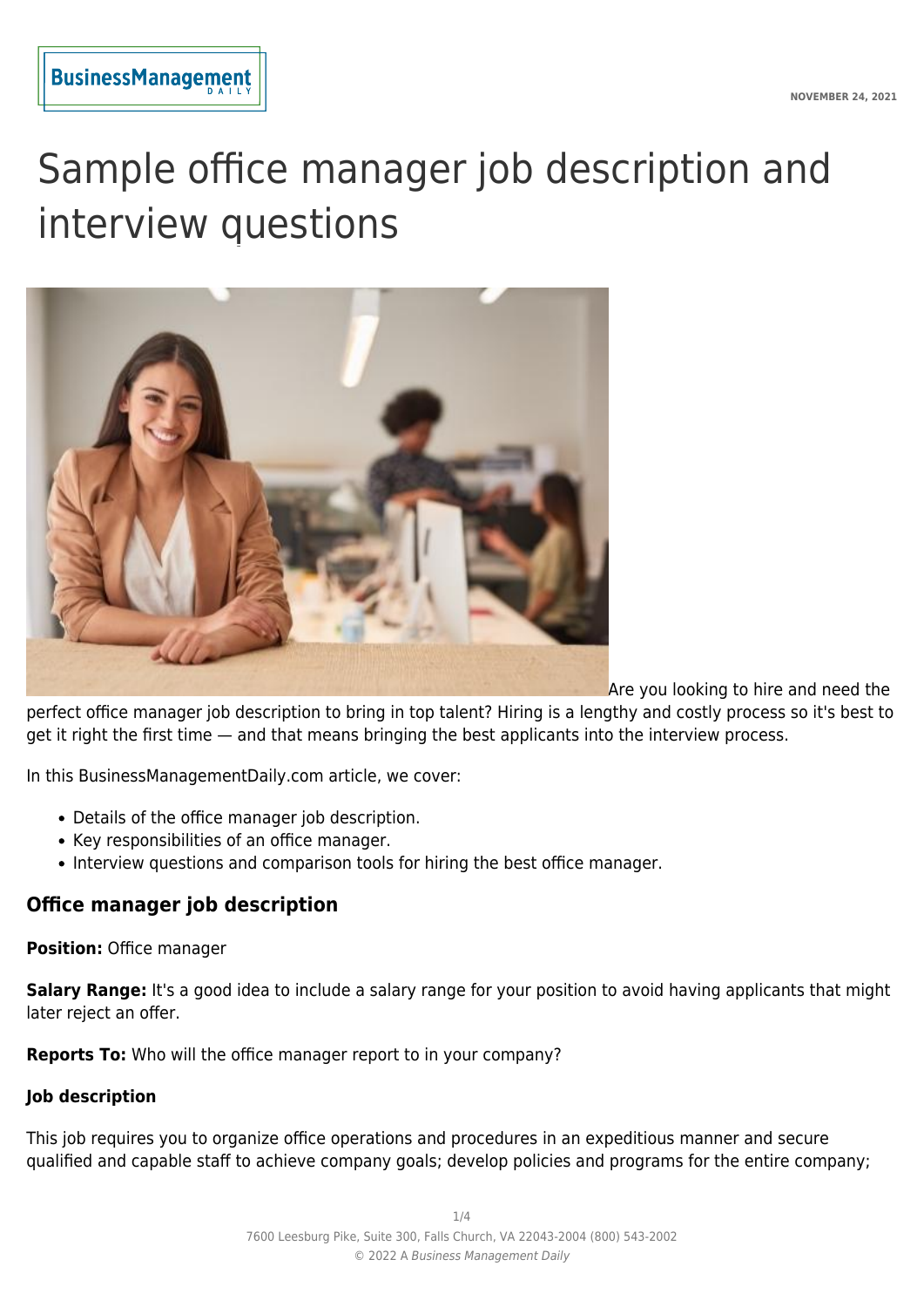and advise senior management on human resources issues. It also requires the ability to plan and implement office systems, layouts, and equipment procurement.

Organizes office operations and procedures in an expeditious manner and secures qualified and capable staff to achieve company goals. Develops policies and programs for the entire company, including organizational development, employee relations, compensation, benefits, safety and health, recruiting, selection, orientation, and training. Advises senior management on human resources issues.

### **Qualifications & skills**

You must be proficient in proposing, publishing, and administering policies; serving as an EEO specialist; and conducting wage and salary surveys. You'll also need expertise in monitoring unemployment claims and assisting departments with appeals; monitoring Workers' Compensation claims, and supervising company safety programs. You must also be comfortable in performing multi-faceted projects on a daily basis and have superior interpersonal abilities.

As this is a management position, problem-solving skills are a must as well as punctual time management skills. Being part of the administrative staff, a business office manager will need a versatile skills set that involves anything from communication skills to computer skills--that means the office manager must be proficient with interpersonal skills(i.e., greeting visitors, running meetings, etc.)

The office manager must also be sufficient with filing systems and word processing programs (Google docs, PowerPoint, outlook, Excel, Microsoft office etc.)

Previous work experience preferred.

#### **Education/Background**

Bachelor's degree or equivalent in human resources area is required, as well as specialized training or education in organizational planning, compensation and benefits, OSHA, and federal labor law. Applicants with a high school diploma are considered unqualified for the office manager job position.

- Bachelor's degree or equivalent in Human Resources area is necessary
- Specialized training or education in organizational planning, compensation and benefits, OSHA, and federal labor law required.
- High energy level essential and must be comfortable in performing multi-faceted projects on a daily basis.
- Superior interpersonal abilities required to function with diverse personalities.

## **Office manager responsibilities and duties**

Below are approximations of the amount of time you'll spend carrying out key functions of the position.

| Percentage of Job | Classification | Duty                                                                                                                            |
|-------------------|----------------|---------------------------------------------------------------------------------------------------------------------------------|
| %                 | Exempt         | Plans and implements office systems, layouts, and equipment procurement.                                                        |
| %                 | Exempt         | Proposes, publishes, and administers policies, serves as EEO specialist, and maintains Affirmative Action plan (if applicable). |
| %                 | Exempt         | Analyzes and promotes office efficiency.                                                                                        |
| %                 | Exempt         | Conducts wage and salary surveys.                                                                                               |
| %                 | Exempt         | Monitors unemployment claims and assists departments with appeals.                                                              |
| %                 | Exempt         | Office budget.                                                                                                                  |
| ℅                 | Exempt         | Coordinates performance appraisal programs with administrative assistant/other office staff members.                            |
| %                 | Exempt         | Supervises company safety program.                                                                                              |
| %                 | Exempt         | Creates a pleasant work environment/office environment for employees.                                                           |
| %                 | Exempt         | Keeps management informed by reviewing and analyzing special reports, identifying trends, and summarizing information.          |

7600 Leesburg Pike, Suite 300, Falls Church, VA 22043-2004 (800) 543-2002 © 2022 A Business Management Daily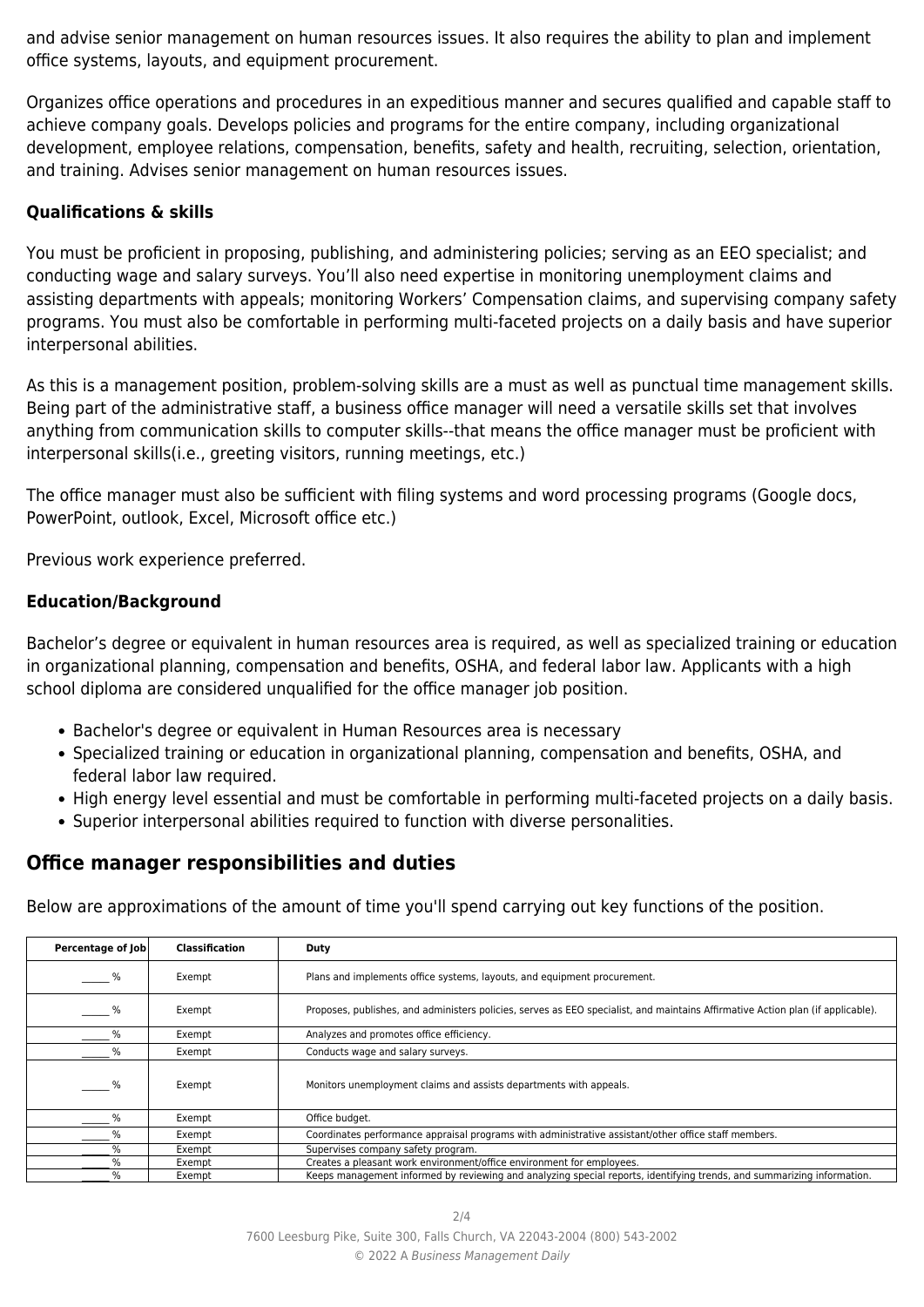|               | Exempt     | Improves the efficiency and effectiveness of office operations.                 |
|---------------|------------|---------------------------------------------------------------------------------|
|               | Exempt     | Stocks office supplies and maintains office supply inventory/office equipment.  |
|               | Exempt     | Clarify office policies with employees.                                         |
| $\frac{9}{6}$ | Exempt     | Monitors Workers' Compensation claims.                                          |
| %             | Exempt     | Schedule meetings and provide other similar office services (secretarial work). |
|               | Non-exempt | Processes all new employees and all changes of status forms.                    |

# **Office manager interview questions**

Once you bring in great candidates, consider some interview questions for achieving the best results for hiring an office manager. These questions will help you distill the traits or qualities you want out of your office manager using the answers given.

Use a 1-5 rating system to grade the applicant's answers, and it's also important to learn from your job seekers. For example, if you've never heard of a certain operating system or word processing software, then it might be a good thing to research for future development.

You may also require a cover letter from applicants. Here are a few interview questions:

- How would you define the position of an office manager?
- What do you consider to be the most critical role of an office manager?
- How do you determine whether an employee is exempt or non-exempt under the Fair Labor Standards Act?
- Company policy requires that any employee involved in a job-related accident must undergo a drug test. A production employee who had a minor accident while driving a forklift refuses to submit to the drug test. What would you do?
	- The best answer to this problem is to find out what had been done in similar cases. If the company always required testing, under those circumstances, there is no problem. If there is even one exception, the policy is probably worthless. An experienced office manager will always investigate before taking any action.
- An employee comes to you with a complaint that her manager is sexually harassing her. How would you go about investigating the claim?
- An employee comes to you with a complaint that her manager is sexually harassing her. How would you go about investigating the claim?
	- $\circ$  Investigate and educate are the best answers for questions involving sexual harassment and sexual or racial discrimination. Give special points to the candidates who include a review of company policies and additional supervisory training in their answers.
- Describe what you have done to improve office operations for your current employer.
- Have you ever been involved in an appeal of unemployment claims? What was the outcome?
- What system of checks and balances do you use to ensure that the company's Affirmative Action plan/performance appraisal program/safety program is operating fairly and legally?
- Have you had any experience in management technology innovations in the workplace, like video interviewing or telecommuting?
- What about any hands-on experience with the Internet?

## **Wrapping up interview questions**

Human resources: feel free to add additional questions to the list that may be specific to your operation.

Write an overall impression of the applicant, and give them an average rating of 1-5 for further comparison with other applicants.

You can also give upper management three recommendation choices: